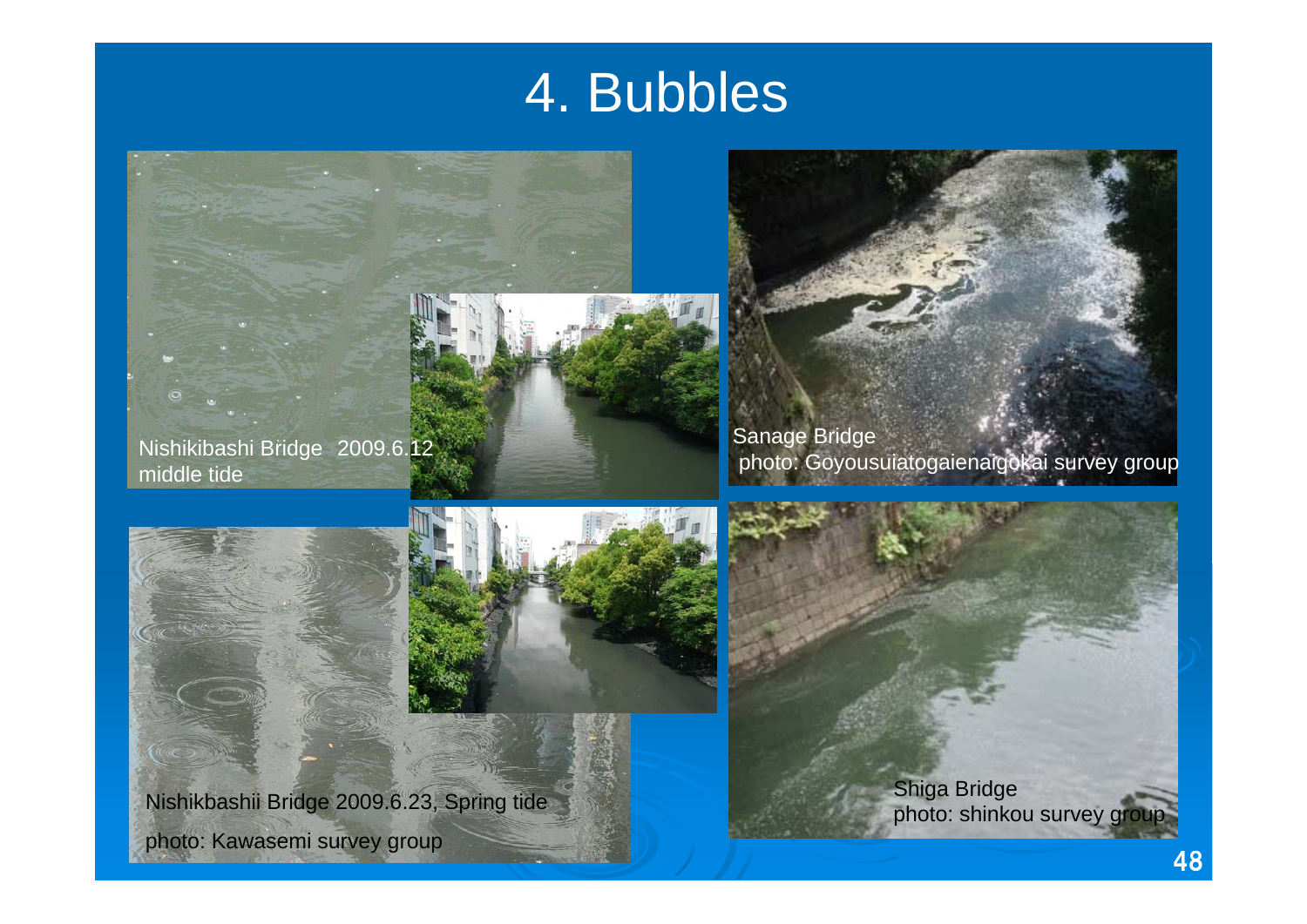# 4.1. Generation status of bubbles ( vertical direction )  $1^{st}$  stage -  $5^{th}$  stage

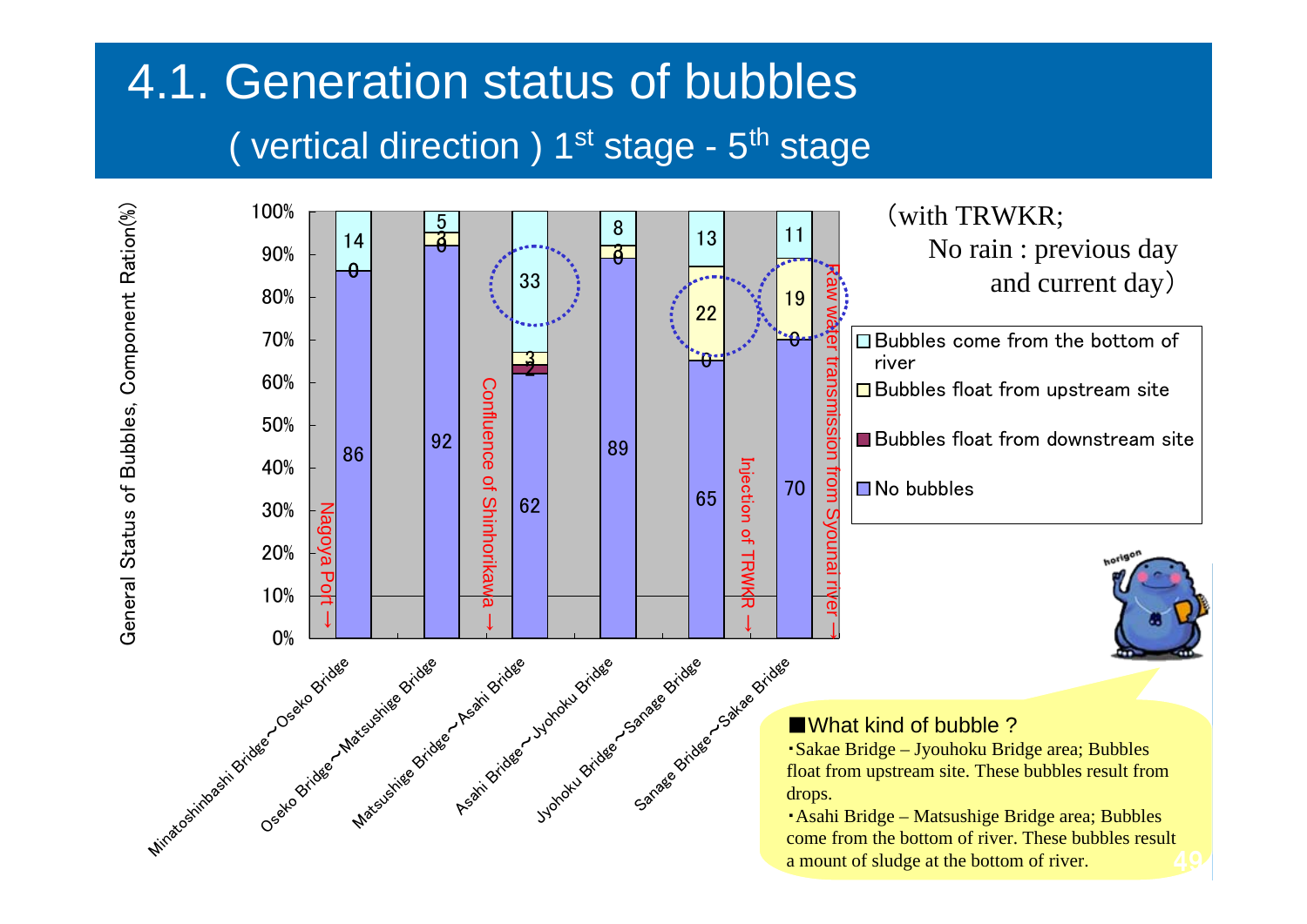# 4.2. Generation status of bubbles (by district)

#### (with TRWKR;, No rain : previous day and current day)



■Difference of occurrence frequency of bubbles

(Sanage Bridge-Kousin Bridge)

• Compared with the  $1<sup>st</sup>$  stage, the occurrence frequency of bubbles at the  $5<sup>th</sup>$  stage decrease.  $(=\text{change for the better})$ 

• The  $1<sup>st</sup>$ ,  $3<sup>rd</sup>$  and  $5<sup>th</sup>$  stage (spring – early summer), frequency of bubbles occur were more than the  $2<sup>nd</sup>$  and  $4<sup>th</sup>$  stage (fall – winter). The reason is that bubbles rise up from bottom of HR increase  $(= \text{cause of sludge})$ .



50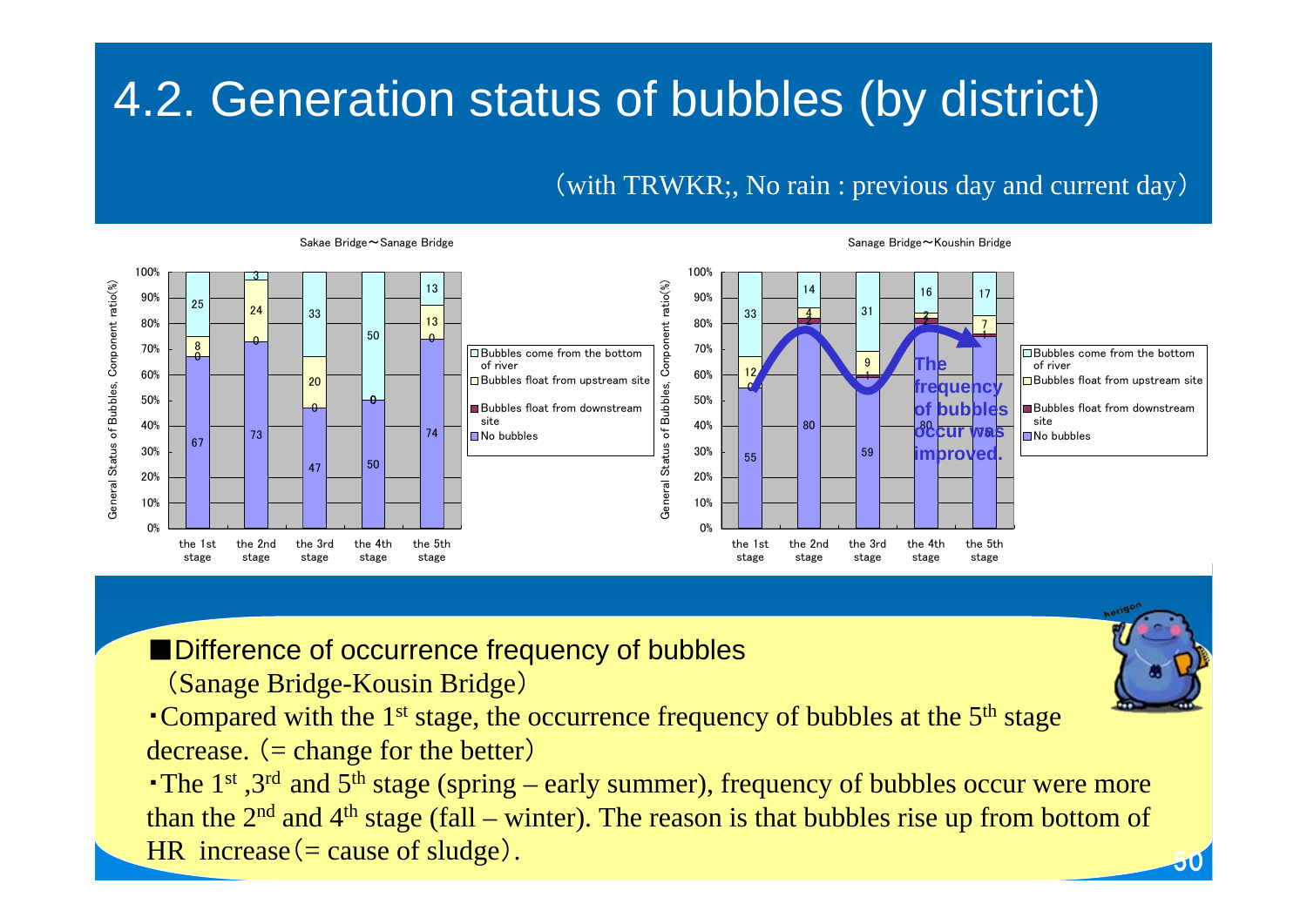### Generation status of bubbles

### ( Sanage Bridge – Kousin bridge ; by district )

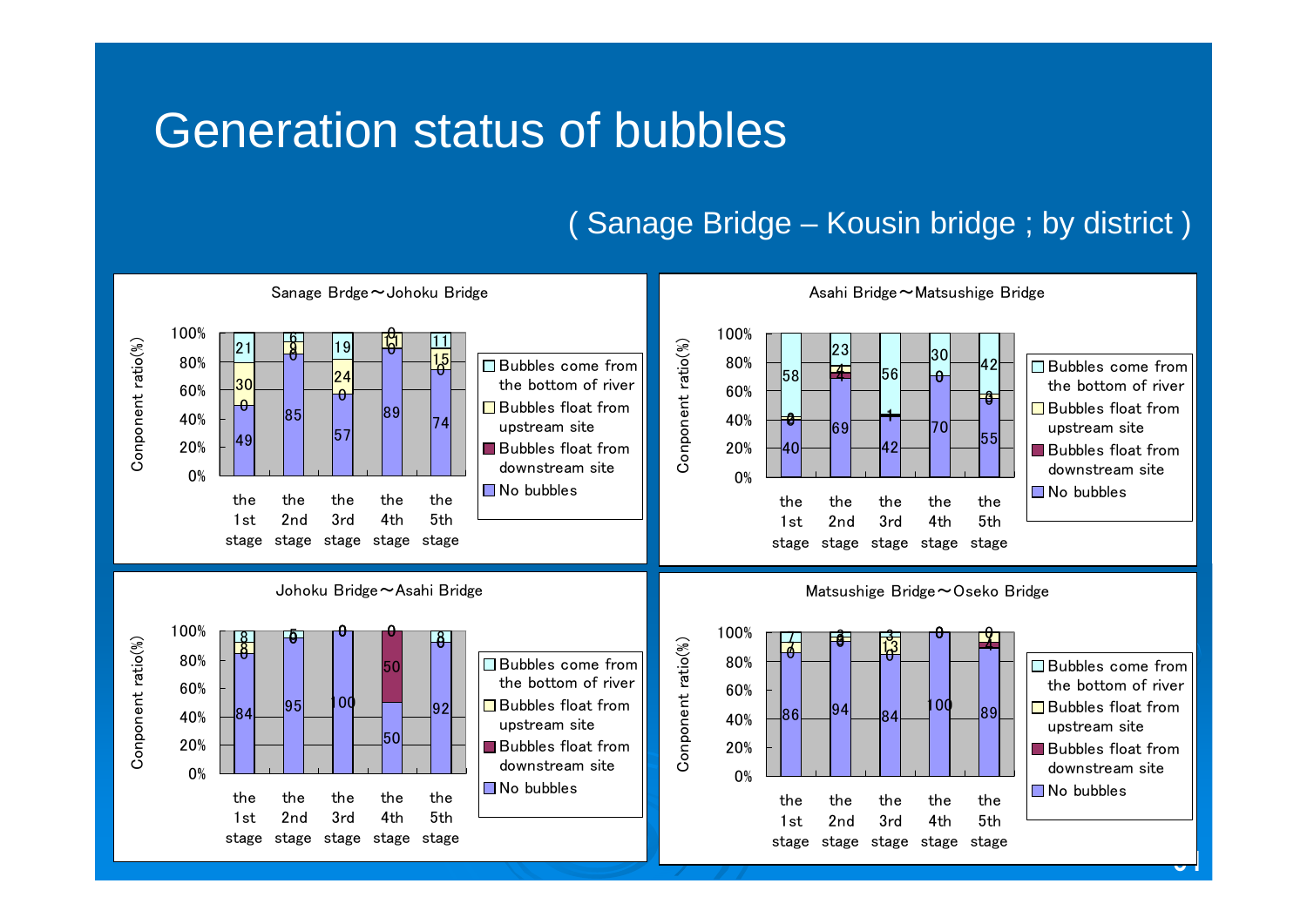## Generation status of bubbles

### ( Sanage Bridge – Kousin bridge ; by district )



\* Which area was the worst situation?

There are a lot of bubbles at Sakae bridge to Jyouhoku bridge area.(case of drops :ex. Sanage bridge)

There are some bubbles from the bottom of river at Asahi bridge to Matsushige bridge area. We think that the reason is sludge.

The 5<sup>th</sup> stage at Sanage bridge to Jyouhoku bridge area and Asahi bridge to Matsushige bridge area is better than the 1<sup>st</sup> stage (shortly after starting raw water transmission)

->occurrence frequency of bubbles decrease, change for the better, at Jyouhoku bridge to Matsushige bridge area and Asahi bridge to Mastushige bridge area.

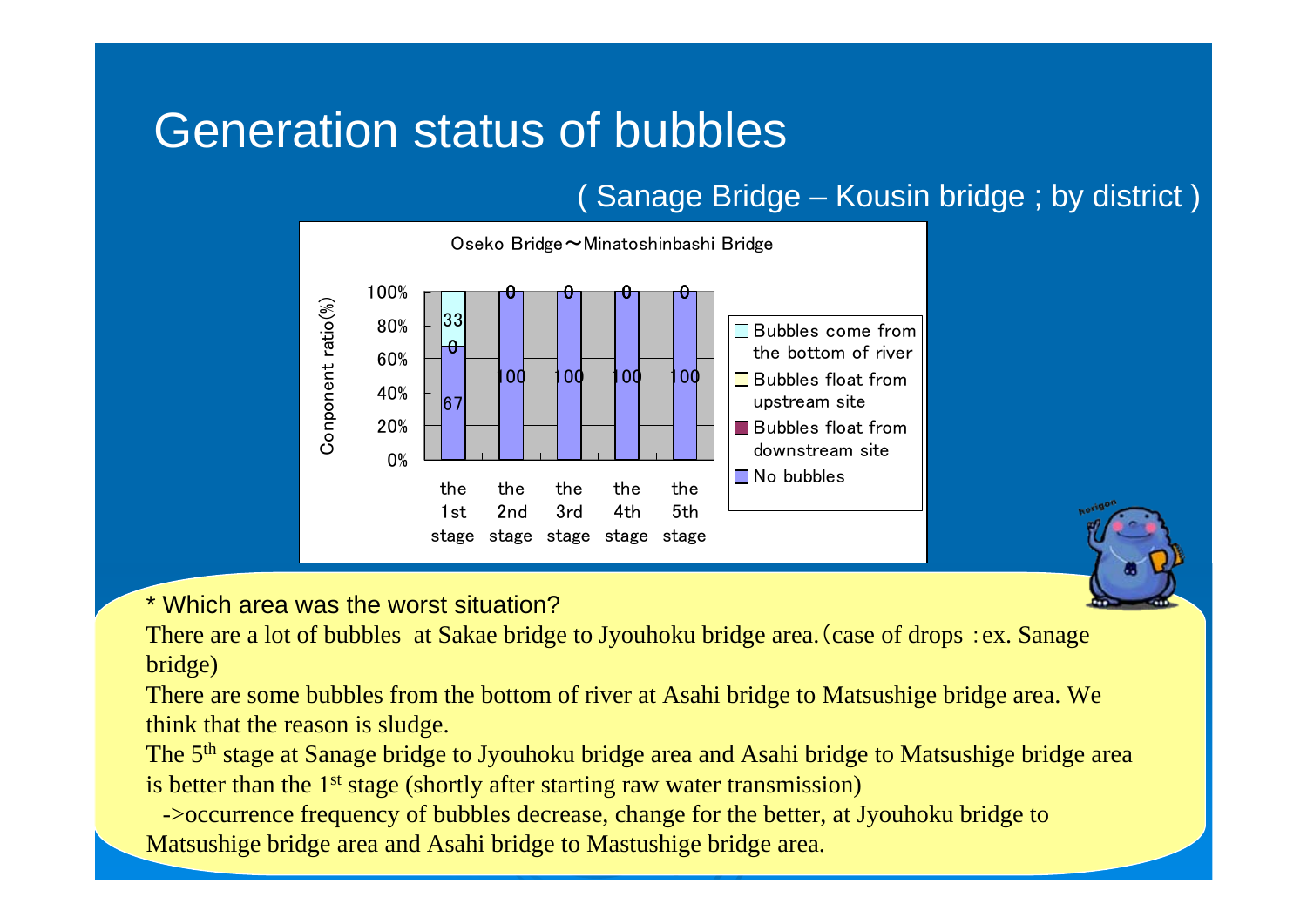### Column - About bubbles -

We HSC explain some observed bubbles from  $1<sup>st</sup>$  stage to  $5<sup>th</sup>$  stage. We organized our research results each area. (ref. 4.1.)

There were some bubbles from upstream site at Sakae bridge to Jyouhoku Bridge area. We think the cause was drops ,as shown in example of Sanage bridge.

Furthermore, bubbles from the bottom of river at Asahi bridge to Matsushige bridge area were more than other area. We think the cause was a mount of sludge at the bottom of river.

Next, We classified generation status of bubbles each stage. (ref. 4.2.) These survey found that occurrence frequency of bubbles at the 5<sup>th</sup> stage decreased compared with the 1<sup>st</sup> stage, occurrence frequency of bubbles in spring and early summer is higher than in fall and early winter. horigon